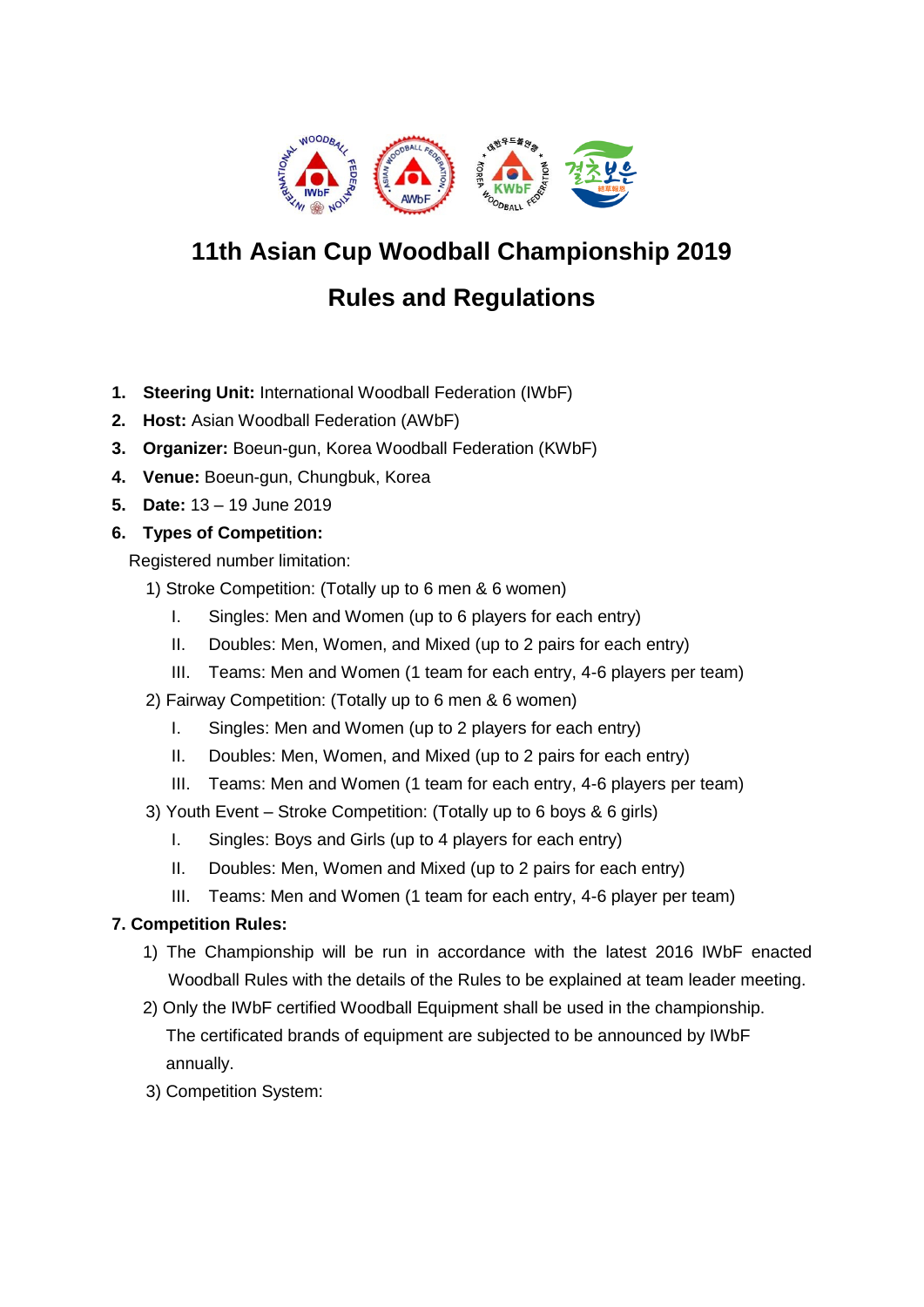- I. Stroke Competition:
	- i. Singles Preliminary:

After players complete the preliminary competition of 24 fairways, the sum of strokes of each player will be the Preliminary score. The top 12 players will qualify for the Singles Final. When scores are tie, whoever has the most of the least stroke fairways among the last 12 fairways is the winner. Accordingly, result shall be evaluated in the same manner.

ii. Singles Final:

The top 12 players from Singles Preliminary will be eligible to play in the Final, another 12 fairway round. The sum strokes of 36 fairways from the Singles Preliminary and Final will be added up for the eligibility of the winner. Any player who scores the least strokes is the winner.

#### iii. Doubles Preliminary:

- a. Players take turns in striking the ball. Players whose names listed first on the score card should strike first on the first and appointed fairways, and the other players should strike second and take turns in striking the ball until gating. After completing the competition of 12 fairways, the sum of the strokes will be the Doubles Preliminary score.
- b. Players take turns in striking the ball until gating. Player 1 from every pair (Pair A1, Pair B1, Pair C1) take turns to strike first from fairway 1 to fairway 3. Striking order of players on fairway 1 is Pair A1, Pair B1, Pair C1. Striking order of players on fairway 2 is Pair B1, Pair C1, Pair A1; moreover, striking order of players on fairway 3 is Pair C1, Pair A1, Pair B1. Continually, Player 2 from every pair (Pair A2, Pair B2, Pair C2) take turns to strike first from fairway 4 to fairway 6. Striking order of players on fairway 4 is Pair A2, Pair B2, Pair C2. Striking order of players on fairway 5 is Pair B2, Pair C2, Pair A2; moreover, striking order of players on fairway 6 is Pair C2, Pair A2, Pair B2. Accordingly, the Player 1 from every pair should take turns for the first shot for the next fairways.

#### iv. Doubles Final:

Top 12 pairs in the Doubles Preliminary will qualify for the Doubles Final of additional 12 fairways competition. The final score is the strokes sum of the 12 fairways of Preliminary and Final, the total 24 fairways. Any pair who scores the least strokes is the winner. Order of taking turns in striking is the same methods as in the Preliminary.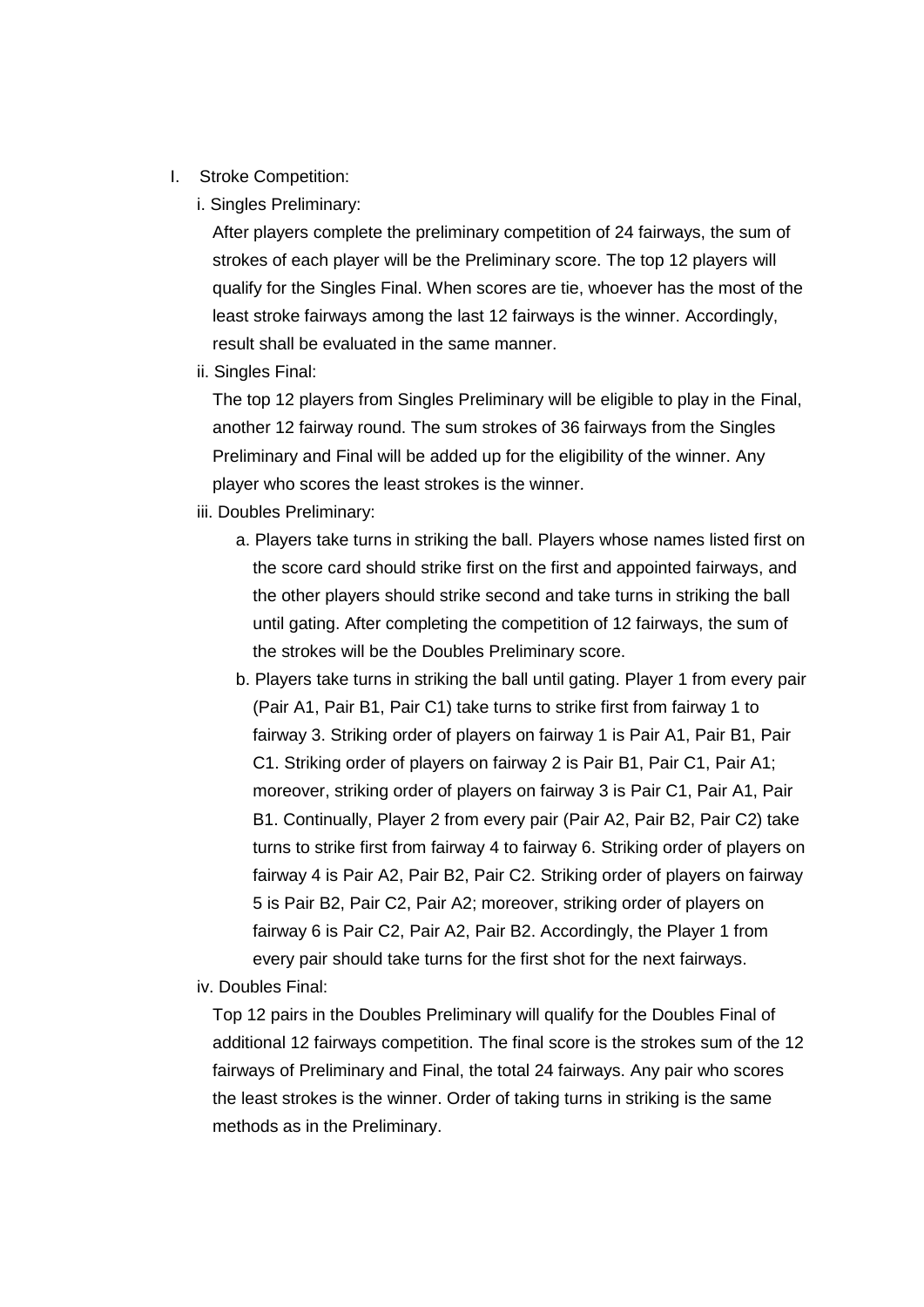#### v. Teams:

Each team consists of 4–6 players, and the stokes sum in each round of the best 4 players of the Stroke Preliminary Competition will be counted as the team score. The team which has the least number of strokes is the winning team.

- vi. Tie for Singles / Doubles / Teams Events:
	- a. For Singles Events / Doubles Events, in case there are 2 or more players/pairs secured the same strokes, whoever has the most of the least stroke fairways among the last 12 fairways is the winner. Accordingly, result shall be evaluated in the same manner.
	- b. For Teams Events, in case 2 or more teams secure the same strokes, any team with player that has the least strokes is the winner. If there is still a tie, then any team with player that has the second least stokes is the winner. Accordingly, results shall be evaluated in the same manner. If the result is still the same, the Organizing Committee will construct alternate methods to decide the winner.
- II. Fairway Competition:
	- i. Competition Format:

Players will compete in single-elimination competition and will play from the appointed fairway to next fairways. The player who scores the least strokes in each fairway will be the winner of the fairway. A tie is counted when both score the same number of strokes. Anyone leads by a number of winning fairways greater than the number of fairways remaining to be played is the winner, and the competition is finished

ii. Singles:

The Organizing Committee should determine the order of play by drawing lots. Each group consists of 2 players and will play from the appointed fairway to next fairways

iii. Doubles:

The Organizing Committee should determine the order of play by drawing lots. Each group consists of 2 pairs and will play from the appointed fairway to next fairways. Players take turns in striking the ball until gating. Player 1 from every pair (Pair A1, Pair B1) take turns to strike first from fairway 1 to fairway 2. Striking order of players on fairway 1 is Pair A1, Pair B1. Striking order of players on fairway 2 is Pair B1, Pair A1; Continually, Player 2 from every pair (Pair A2, Pair B2) take turns to strike first from fairway 3 to fairway 4. Striking order of players on fairway 3 is Pair A2, Pair B2. Striking order of players on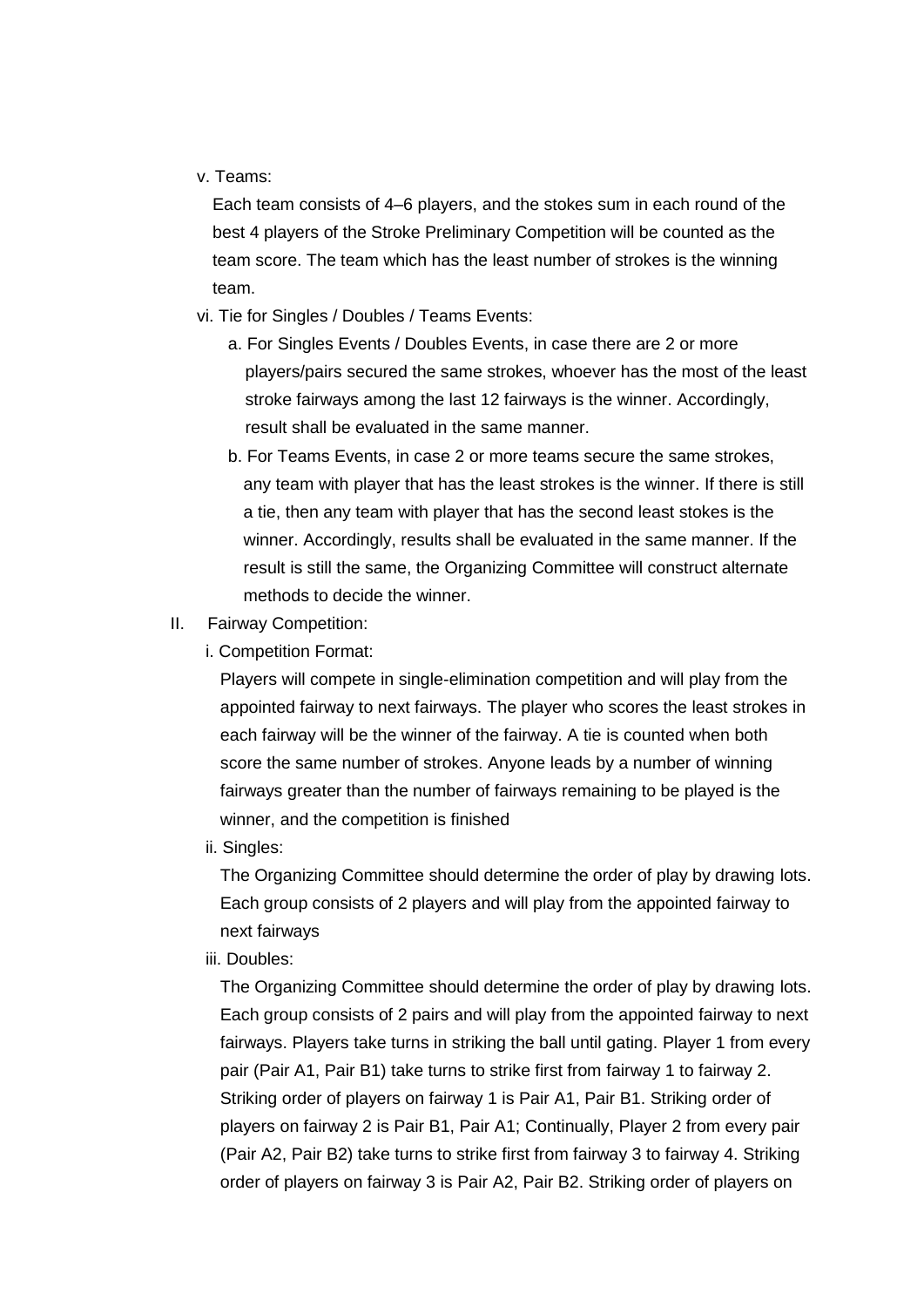fairway 4 is Pair B2, Pair A2. Accordingly, the Player 1 from every pair should take turns for the first shot for the next fairways

iv. Teams:

Teams will compete in the single-elimination competition. Each team consists 4–6 players, and each round 4 players from each team will compete in the order of Singles, Doubles, and Singles competition (as the"3-match") for each round. Every player is not allowed to play more than one match for each round. Each team is required to participate in the first "2 match". Any team that accumulates a 2 match lead wins the competition, and the competition is finished. Competition will not be held when only one team registered, or teams are first divided into 2 groups to compete in single-elimination competition.

v. Striking Order:

In Fairway Competitions, no matter if the ball stops on the gate area or fairway, the player/pair with ball which stops further from the gate shall hit first.

vi. Tie for Fairway Events:

When fairways competition ended in a tie after completing 12 fairways competition, players/pairs will play sudden death and compete from the appointed fairway to the next, whoever first wins the fairway is the winner, and the competition is finished.

#### vii. Seeding order:

Players who ranked as top 4 from Singles & Doubles Fairway competition of the 10th Asian Cup Woodball Championship 2017 would be qualified as seeded players. The pairs of Doubles Fairway competition shall register the same players as the 10th Asian Cup Woodball Championship 2017.

#### 4) Scores Record:

- I. Players in the same group will take turns to score for each other, and this method shall be applied to all events unless stated otherwise. The Organizing Committee will only appoint referees to patrol between fairways.
- II. In events listed below, the Organizing Committee will appoint referees to carry out the scoring duty:
	- i. Stroke Competition Finals
	- ii. Fairway Competition Champion Final Matches
- 5) The Organizing Committee reserves the right to change the competition program according to the actual situation in the competition. There is no right for each team to bring up any opinion.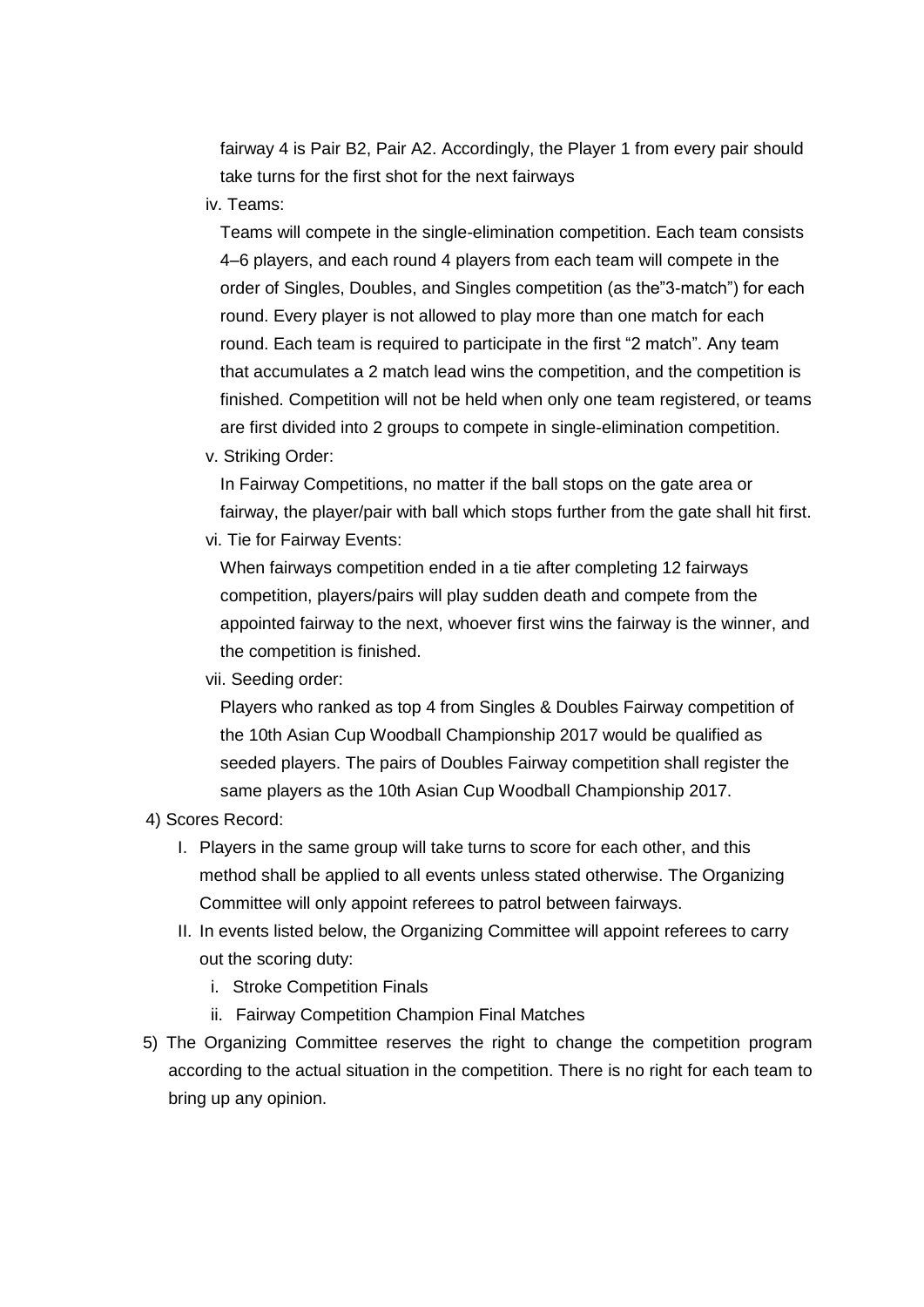#### **8. Prizes:**

1) Prizes will be determined based on the number of registered participants.

- I. 1 player/team will be awarded when 3 or less players/teams registered.
- II. 2 players/teams will be awarded when 4 to 5 players/teams registered.
- III. 3 players/teams will be awarded when 6 to 7 players/teams registered.
- IV. 4 players/teams will be awarded when 8 to 9 players/teams registered.
- V. 5 players/teams will be awarded when 10 to 11 players/ teams registered.
- VI. 6 players/teams will be awarded when 12 to 13 players/teams registered.
- VII. 7 players/teams will be awarded when 14 to 15 players/teams registered.
- VIII. 8 players/teams will be awarded when 16 or more players/teams registered.
- ※ Winners of Singles and Doubles events will be awarded certificates and medals. Winners of Teams events will be awarded certificates, medals, and trophies.
	- 2) Gate-in-One:
		- I. Applicable to the Singles Preliminary of Singles Stroke Competition, whoever hits the ball through the gate (2 gate appointed by the Organizing Committee, 2 Gate-in-One prizes) by 1 stroke will be awarded medal and cash award of **USD 500**, total **USD 1,000**. If there is more than 1 winner, the prizes will be shared equally with all winners.
		- II. Gate-in-One will not be applied for Singles Final.
		- III. According to the regulation of Income Tax Act. of Korea, the standards of withholding rates for various incomes, Article 2: Where a taxpayer is an individual residing within the territory of the Korea…. And rule 7: For prizes or payment from contests and games won by chance, 10% of the full payment is withheld. Article 3: Where a taxpayer is an individual not residing within the territory of the Korea…. Rule7: For prizes or payment from contest and games won by chance, 20% of the full amount is withheld.
	- 3) International Tour Championship Ranking:
		- I. Singles Stroke Competition, the top 30 male and female players will receive points calculated based on the rules of the International Tour Woodball Championship, and the points will be accumulated with other winning points.
		- II. Singles Fairway Competition (single elimination), points shall be secured when at least 8 players participate in the event. The points calculated based on the rules of the International Tour Woodball Championship.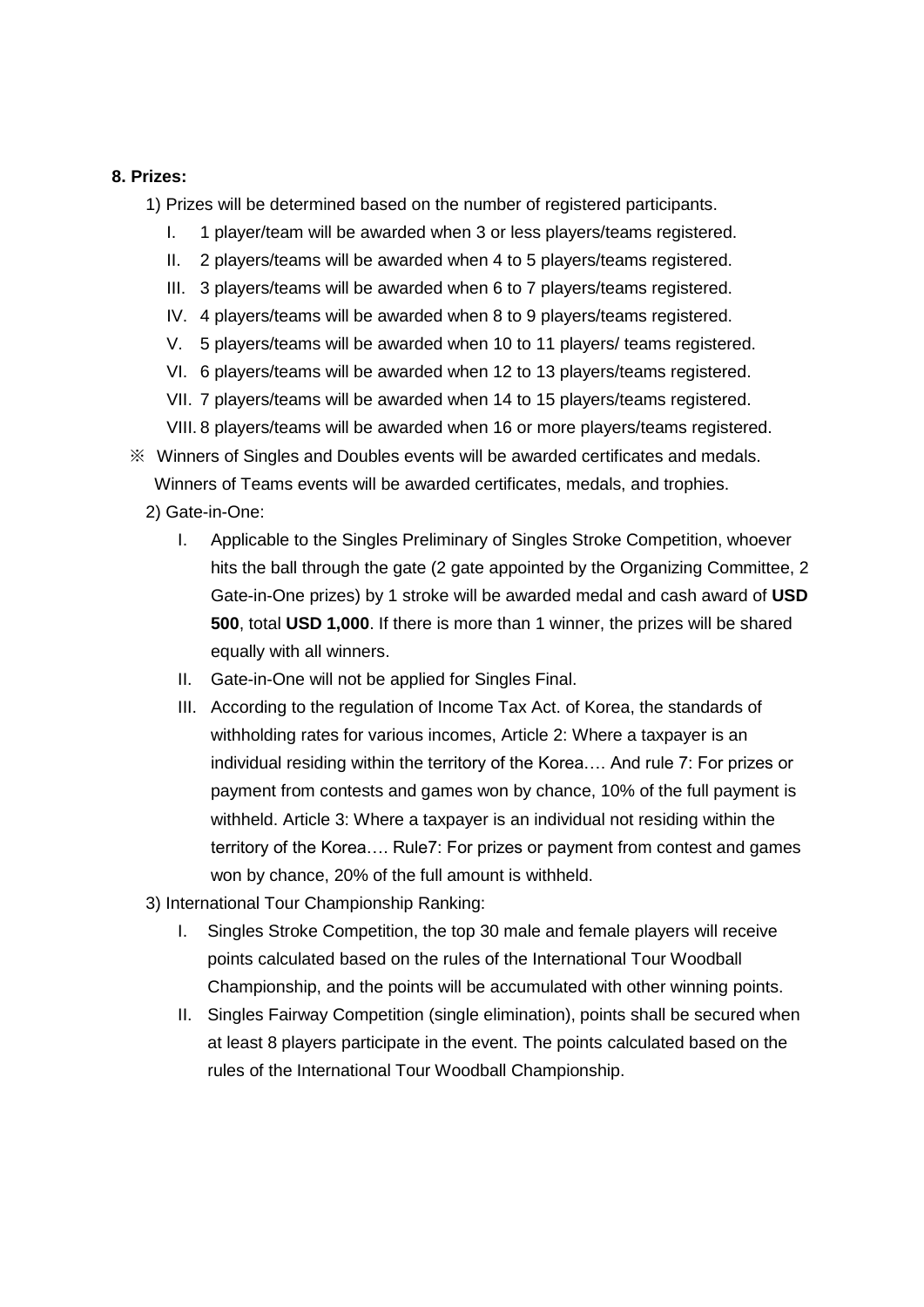#### **9. Entry:**

- 1) Players are ONLY allowed to register either Stroke or Fairway Competition. Moreover, Stroke Doubles and Fairway Doubles Competition is also both limited one entry per player. Meanwhile, female players are not allowed to register in males' events, and vice versa.
- 2) Youth Event requirement: players who born after **13 June 2000** are allowed to register the event.
- 3) Players of Asian Cup Woodball Championship 2019 are only allowed to register Stroke Singles / Teams Competition in the 7th Korea Open International Woodball Championship 2019. Players of Asian Cup 2019 are NOT allowed to register for any Doubles events and Fairway Competition of Korea Open 2019.
- 4) Please submit the Registration Form, Participation Form, Registration Fee, Participation Fee, and photos of participants to the Organizing Committee before entry deadline.
- 5) Entry Deadline: **12 April 2019**

## **10. Transportation:**

The Organizing Committee will provide transportation among Incheon International Airport, Athlete's Village upon arrival and departure of the delegations and local transportation during the Championship, as well as escort when necessary.

#### **11. Delegation's Flag:**

For the purpose of opening and closing ceremonies, participating delegations are requested to present 2 flags officially registered with the IWbF.

# **12. Financial Conditions:**

- 1) Sanction Fee: USD 15 per player for Asian Woodball Federation.
- 2) Registration Fee: USD 10 per participant (including all team staff).
- 3) Participation Fee:
	- I. Stroke Competition:
		- i. USD 30 per participant for Singles Competition.
		- ii. USD 40 per pair for Doubles Competition.
		- iii. USD 40 per team. (Every team member should have also registered Singles Stroke Competition)

#### II. Fairway Competition:

- i. USD 30 per participant for Singles competition.
- ii. USD 40 per pair for Doubles Competition.
- iii. USD 100 per team for Team Competition.